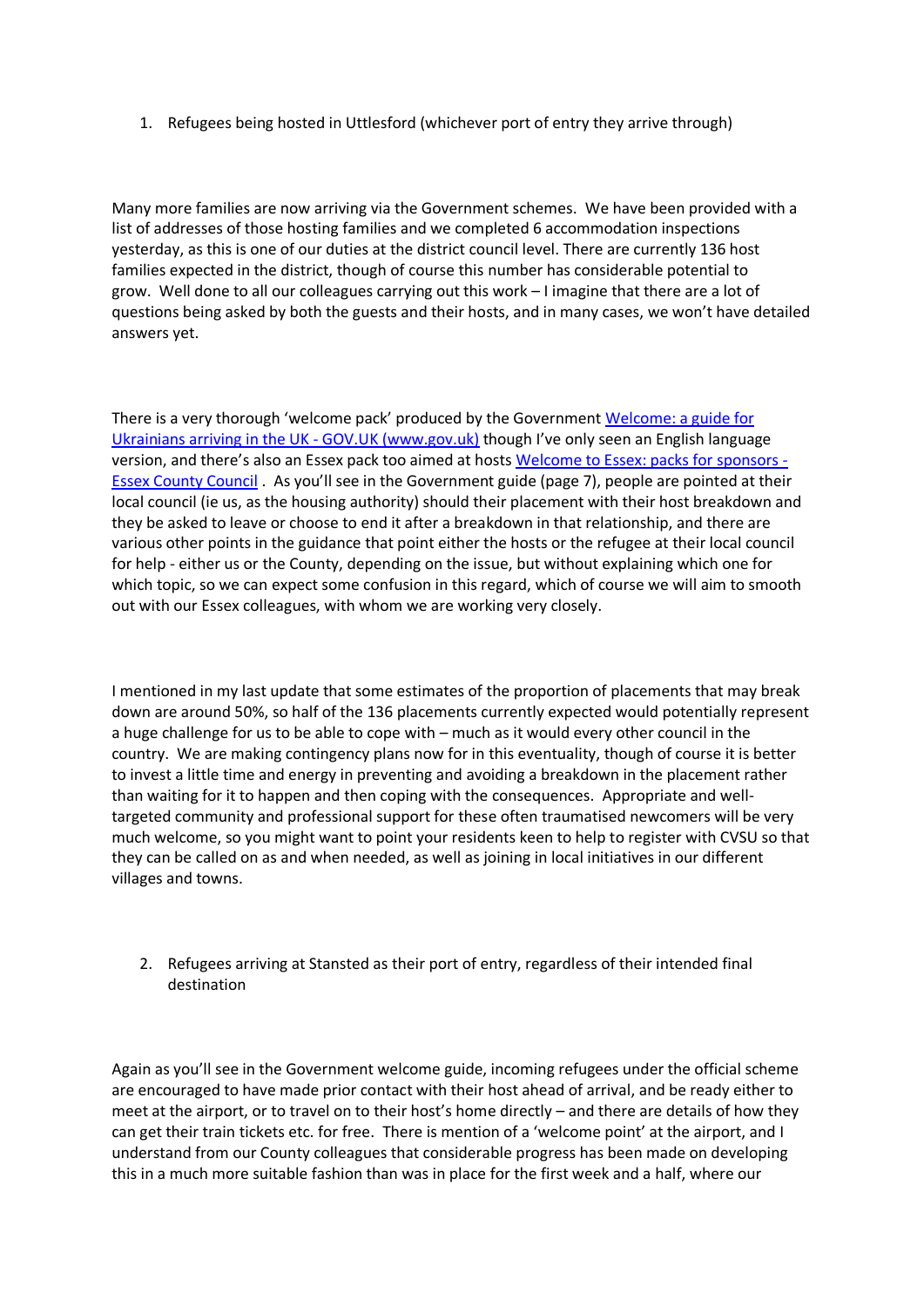reception centre was in a separate building ten minutes walk away, and there was just a Red Cross volunteer standing in the arrivals hall with a flag and a clipboard – which as I mentioned last time was in my opinion woefully inadequate to the point of downright embarrassment. I should like to make clear that I have nothing but praise for the staff and volunteers on site at the airport and their compassion and hard work – I believe that paucity of facilities for an actual welcome at the point of coming out of the border control process was however a matter of institutional shame. I am very grateful to our County Council colleagues leading on this process for embracing my criticism, having independently reached their own I think similar conclusions (albeit in perhaps rather less blunt terms than I have used) and for having made urgent changes with the support of the Airport operator.

This notwithstanding, most arrivals are being met or successfully making their own way onwards to elsewhere in the country, either without needing any assistance, or just minimal help and signposting, such as around securing their free train ticket.

Only a small minority are arriving outside of the two official schemes, and are still, unusually, being admitted by Border Force 'with recourse to public funds'. Some of arrivals are hoping to travel on to other parts of the Country but the Local Authorities where they want to go to have refused to accept a homeless application from them. We are therefore having to provide emergency accommodation and take on the homelessness duties for all these arrivals – even though many don't necessarily want to be here in Uttlesford. We have raised this problem with DLUHC representatives and yesterday they saw first-hand what we are having to deal with when they visited the airport.

We are having some difficulty in quite a proportion of these cases establishing if the arrivals have passports or visas, or their circumstances. We have already raised safeguarding concerns with social care regarding some of the arrivals. As you are perhaps aware people wouldn't normally be let into the country with immediate full recourse to public funds, including housing, but this is what is happening until we can establish some facts, and as a result, we in UDC have accommodated 6 so far this week. The support network that was provided for Syrian and Afghan refugees has not been put in place for Ukraine arrivals as there was an anticipation that most would arrive via a formal Government scheme. Although this assumption is correct, the numbers who are the exception to this rule is growing, potentially towards a problematic level.

Our officers are now beginning to struggle to cope with the ongoing support that these families/people require. We have therefore arranged for a community responder to visit the hotels every morning to check that those we have accommodated are receiving the services they need – eg translators, applying for benefits, housing, moving on.

As a local authority covering a major port of entry there is apparently going to be a sum of money given to UDC to cover some of these immediate support costs – estimated currently at £140k. We are in discussions with our colleagues at the CVSU about what support can be provided for those we are accommodating. I understand that the Essex County Council-led Tactical Coordinating Group are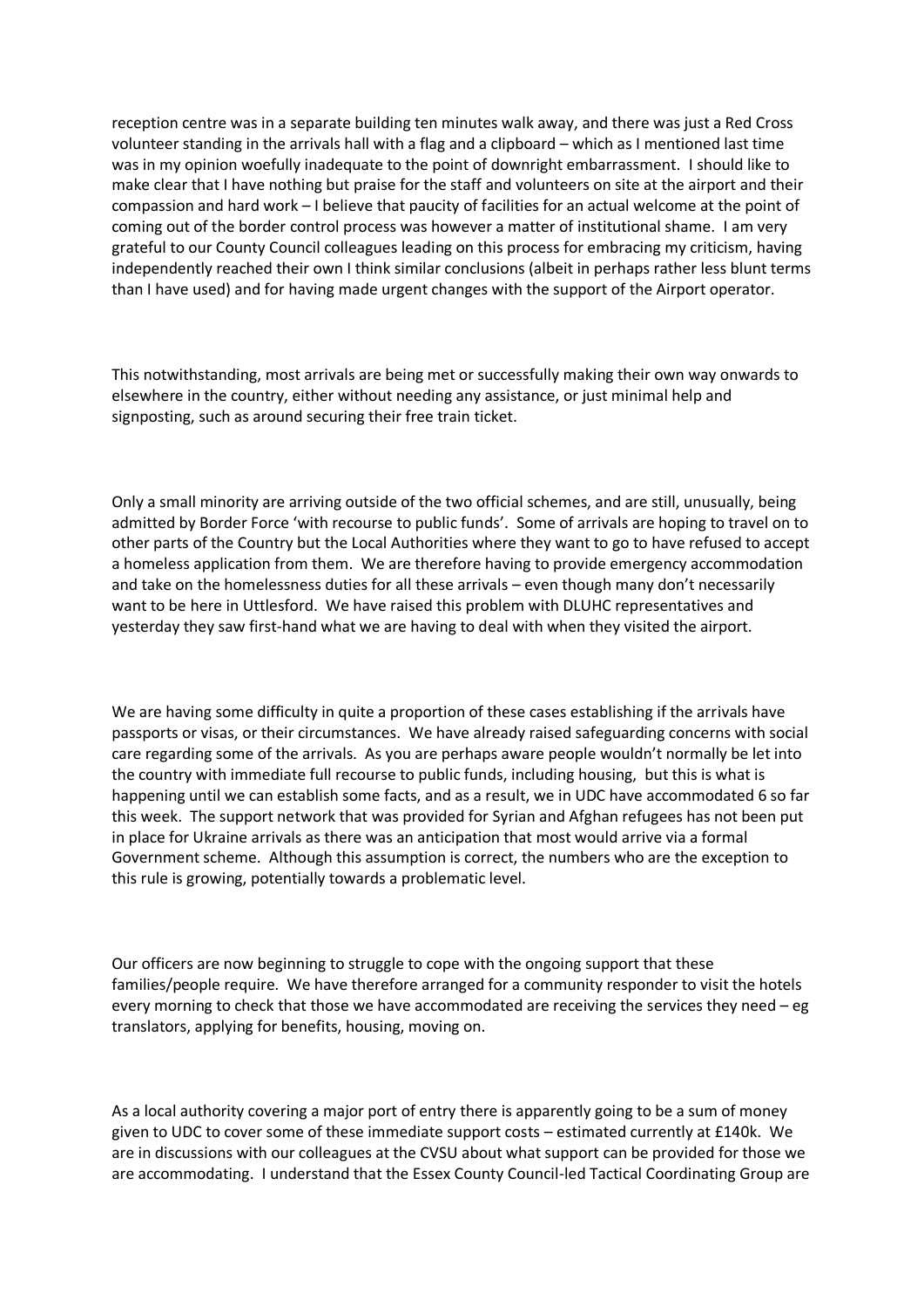also in discussions with the CVSU regarding staffing the hub at Stansted when the Red Cross pull out, and we are hugely grateful to them for this partnership, and through them to our whole community that they help mobilise in their public volunteering efforts.

Homelessness Officers and other UDC staff are working through the day and night to sort out these arrivals, and we have had staff working until the early hours of the morning every day this week. To ease pressure on our Homelessness Team we have block booked hotel accommodation over the weekend in anticipation of more arrivals so that the Red Cross at the Airport Reception Centre can then send anyone directly there, and if these rooms get used and more are required the Red Cross can then contact our Homelessness Team.

Clearly this situation is not sustainable so we have raised this as a concern with our County Colleagues and asked about mutual aid, which may well come from neighbouring district/borough councils, who have the homelessness expertise, but who don't have a huge port of entry in their district.

In summary therefore, our nation is quite rightly welcoming many more people fleeing the Russian invasion of their country, many in considerable distress. Our community both locally and nationally is stepping up both in terms of volunteering to provide housing as a host, or locally as volunteers assisting with the immediate welcome effort, with the ongoing welcome, integration and support effort locally still being shaped up. The frictions, tensions and inconsistencies I have mentioned are being acknowledged, addressed and worked through, and again let me say thank you to both our staff, to County Council colleagues, and to those in the other agencies, including especially the Red Cross and CVSU, as well as to DLUHC colleagues in central government for hearing and seeing how these issues are playing out on the ground.

I know that Parishes, like many others, are asking how best they can help. As more of these 136 (and climbing) placements around our district are filled, there will be more of an opportunity to provide wrap-around support for those in your area. I'm sure it may be frustrating when there is so much energy to help, but these local efforts need to wait to be called on by either our new guests and/or their hosts, rather than running the risk of overwhelming them, as often people will need some quiet and time to decompress. Readying initiatives that can be stood up quickly when needed and focusing on providing a visible welcome in your community would be a sensible approach, as well as encouraging individuals keen to help to register with CVSU as a volunteer is also a positive action to take, although as we found with the overwhelming number of volunteers during the early days of the pandemic, not all will be called on. I hope it's helpful to explain also that we don't currently need big empty buildings identifying as potential rest centres, with rows of camp beds laid out in big draughty halls – what is needed is quiet homes with longer term living facilities for families fleeing for their lives and often leaving many behind to cope in dignity with their trauma, and this is being provided through the Government schemes, and then (in due course) practical wrap around support from professionals and volunteers alike to both the refugees and also to a degree their hosts.